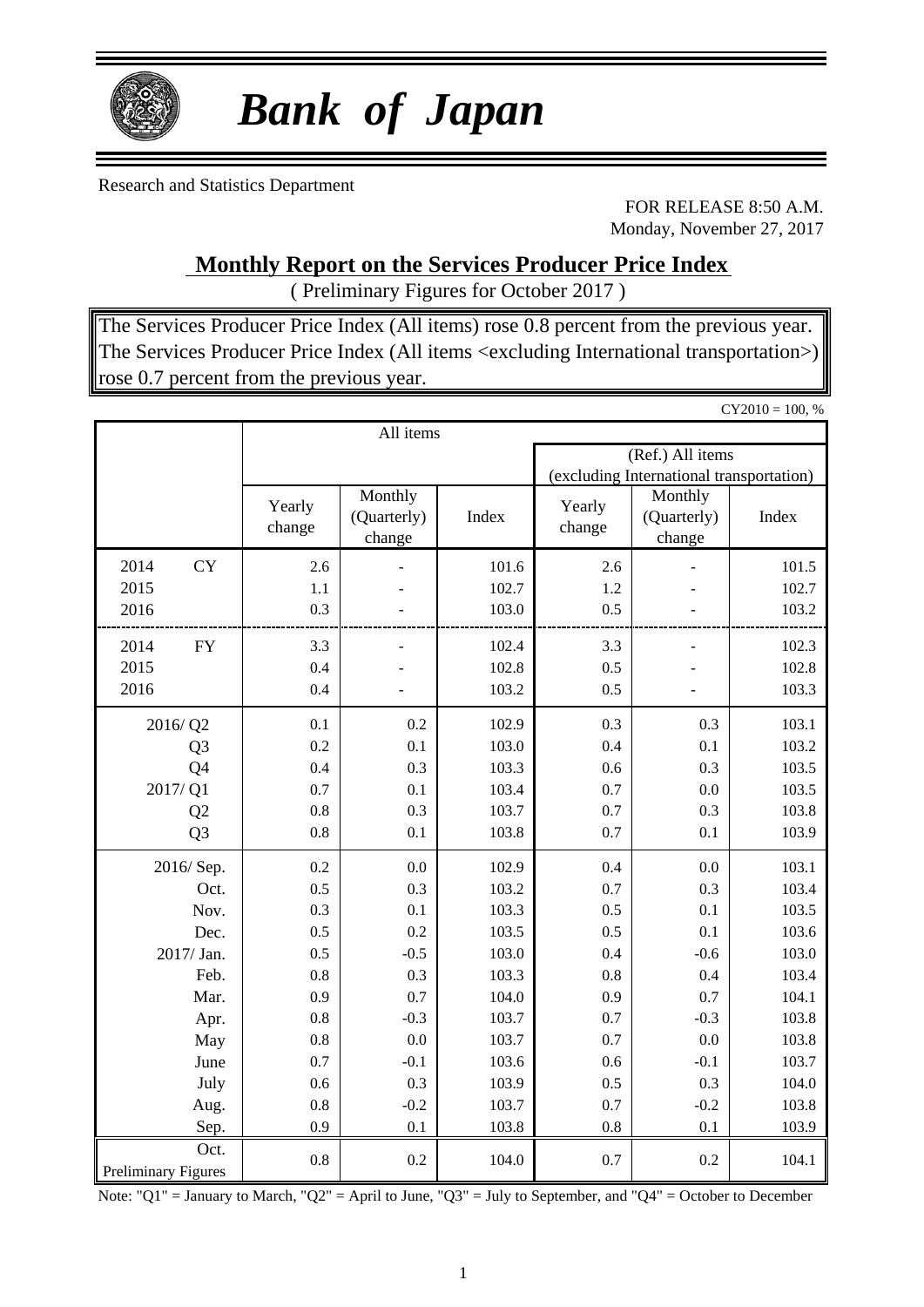(All items and the details contributing to the monthly differences of yearly changes)

| Services Producer Price Index |      | Yearly change (%) | Monthly<br>difference of       |  |  |
|-------------------------------|------|-------------------|--------------------------------|--|--|
|                               | Sep. | Oct.              | yearly changes<br>$(\%$ point) |  |  |
| All items                     | 0.9  | 0.8               | $-0.1$                         |  |  |

|       |                                                  | Yearly change (%) |                                                    | Monthly<br>differences of<br>contribution | <b>Items</b>                  |         |                                                                                                                            |  |
|-------|--------------------------------------------------|-------------------|----------------------------------------------------|-------------------------------------------|-------------------------------|---------|----------------------------------------------------------------------------------------------------------------------------|--|
|       | Major groups • Subgroups<br>Advertising services |                   | Sep.                                               | Oct.                                      | to yearly changes<br>(%point) |         |                                                                                                                            |  |
|       |                                                  |                   |                                                    | 1.0                                       | $-1.0$                        | $-0.14$ |                                                                                                                            |  |
|       |                                                  |                   | Television advertising                             | 0.4                                       | $-2.6$                        | $-0.07$ | Television advertising (program sponsorships),<br>Television advertising (spot advertising)                                |  |
|       |                                                  |                   | down: Newspaper advertising                        | 3.3                                       | $-3.5$                        | $-0.06$ | Newspaper advertising                                                                                                      |  |
| down: |                                                  |                   | Magazine advertising                               | 4.6                                       | 2.0                           | $-0.01$ | Magazine advertising                                                                                                       |  |
|       | Leasing and rental                               |                   | 0.6                                                | 0.4                                       | $-0.01$                       |         |                                                                                                                            |  |
|       |                                                  |                   | down: Leasing                                      | 0.7                                       | 0.4                           | $-0.01$ | Industrial machinery leasing, Medical equipment<br>leasing, Leasing of machinery for civil<br>engineering and construction |  |
|       |                                                  |                   | Transportation and postal activities               | 1.5                                       | 1.7                           | 0.03    |                                                                                                                            |  |
|       |                                                  | up:               | Road freight transportation                        | 0.7                                       | 1.2                           | 0.04    | Door-to-door parcel delivery, Truckload freight,<br>Less-than-truckload freight                                            |  |
|       |                                                  |                   | Ocean freight transportation                       | 16.8                                      | 17.9                          | 0.01    | Ocean tramp steamers*, Ocean tankers*                                                                                      |  |
| up:   |                                                  | down:             | Coastal and inland water freight<br>transportation | 5.9                                       | 1.7                           | $-0.02$ | Coastal and inland water freighters (except<br>RORO ships)                                                                 |  |
|       |                                                  |                   | Domestic air passenger<br>transportation           | 0.8                                       | $-0.2$                        | $-0.01$ | Domestic air passenger transportation                                                                                      |  |
|       |                                                  |                   | Real estate services                               | 1.4                                       | 1.5                           | 0.01    |                                                                                                                            |  |
|       |                                                  | up:               | Other space rental                                 | 0.3                                       | 0.6                           | 0.01    | Sales space rental                                                                                                         |  |

Notes: 1."Monthly differences of yearly changes" is obtained by subtracting yearly changes of last month from those of this month.

2. \* : "International transportation"

See the Notes 1. on page 4.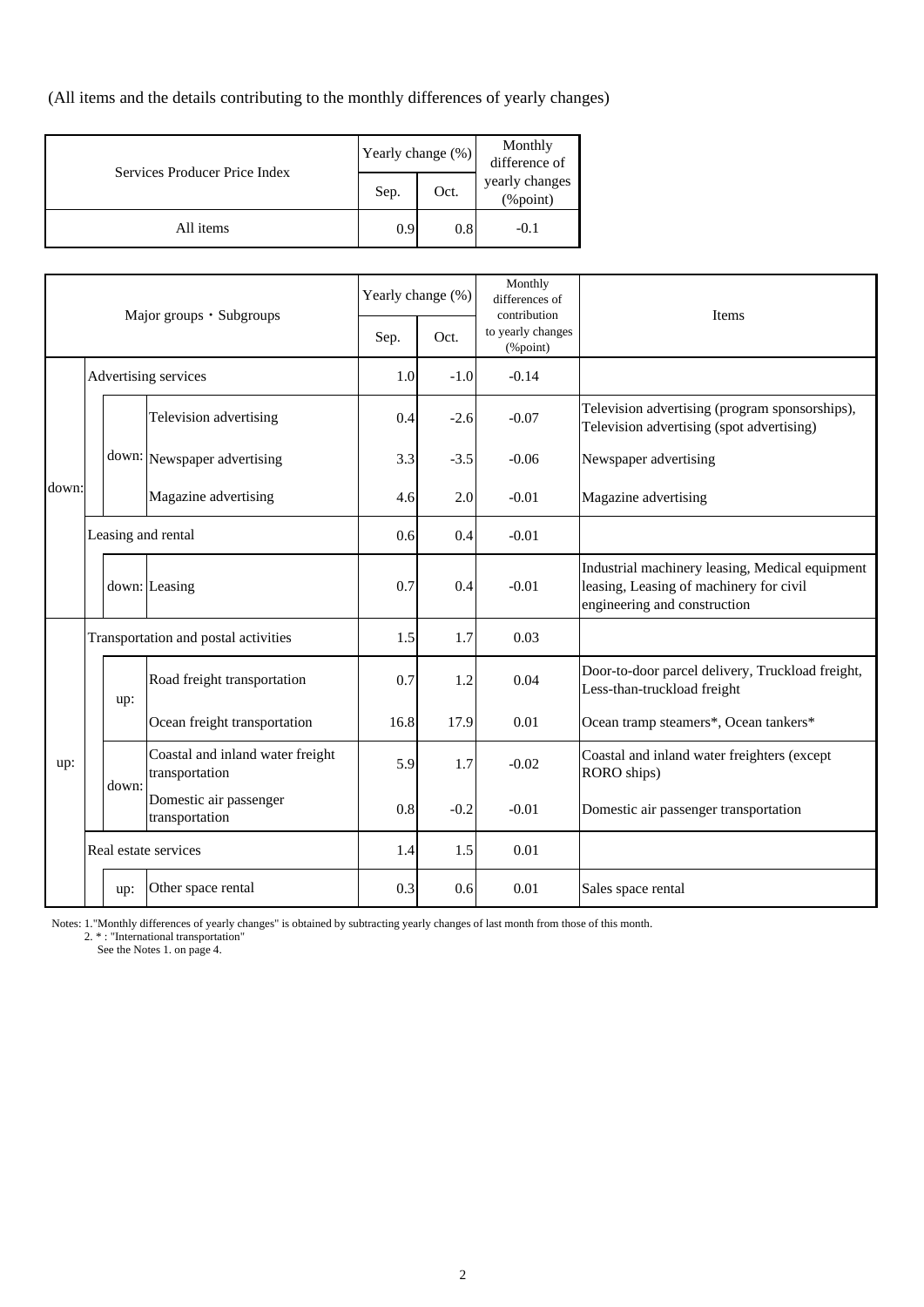## ( Preliminary Figures for October 2017 ) Services Producer Price Index

( Indexes of Major Groups and Subgroups ) CY2010 = 100, %

|                                                     | Weight  | Index | Previous<br>month       | Yearly<br>change | Previous<br>month      | Monthly<br>change | Previous<br>month      |
|-----------------------------------------------------|---------|-------|-------------------------|------------------|------------------------|-------------------|------------------------|
| All items                                           | 1,000.0 | 104.0 | 103.8                   | 0.8              | 0.9                    | 0.2               | 0.1                    |
| Finance and insurance                               | 44.3    | 104.5 | 104.5                   | $-0.1$           | $-0.1$                 | $0.0\,$           | $-0.1$                 |
| Financial services                                  | 33.0    | 104.0 | 104.0                   | 0.1              | 0.2                    | 0.0               | $-0.2$                 |
| Property and casualty insurance services            | 11.3    | 106.1 | 105.9                   | $-0.6$           | $-0.7$                 | 0.2               | 0.1                    |
| Real estate services                                | 72.1    | 99.3  | 99.0                    | 1.5              | 1.4                    | 0.3               | 0.0                    |
| Office space rental                                 | 43.8    | 96.4  | 96.3                    | 2.2              | 2.1                    | 0.1               | 0.3                    |
| Other space rental                                  | 28.3    | 103.8 | 103.1                   | 0.6              | 0.3                    | 0.7               | $-0.6$                 |
| Transportation and postal activities                | 186.7   | 105.6 | $r$ 105.0               | 1.7              | 1.5<br>$\mathbf r$     | 0.6               | $-0.7$<br>$\mathbf{r}$ |
| Railroad passenger transportation                   | 19.9    | 103.1 | 102.4                   | 0.0              | 0.0                    | 0.7               | $-1.3$                 |
| Road passenger transportation                       | 10.6    | 110.1 | 108.8                   | 1.3              | 1.5                    | 1.2               | $0.2\,$                |
| Water passenger transportation                      | 0.4     | 99.0  | 99.0                    | 0.3              | 1.2                    | 0.0               | $0.0\,$                |
| International air passenger transportation          | 1.8     | 97.2  | 99.5                    | 2.5              | 1.9                    | $-2.3$            | $-8.0$                 |
| Domestic air passenger transportation               | 5.9     | 103.8 | 104.4                   | $-0.2$           | 0.8                    | $-0.6$            | $-13.5$                |
| Railroad freight transportation                     | 0.9     | 104.2 | 104.3                   | 0.1              | $-0.9$                 | $-0.1$            | $-0.6$                 |
| Road freight transportation                         | 76.2    | 107.4 | 106.8                   | 1.2              | 0.7                    | 0.6               | $-0.1$                 |
| Ocean freight transportation                        | 6.7     | 98.3  | 93.2                    | 17.9             | 16.8                   | 5.5               | $\overline{3.3}$       |
| Coastal and inland water freight transportation     | 5.3     | 103.1 | 103.4                   | 1.7              | 5.9                    | $-0.3$            | $-0.1$                 |
| Marine cargo handling                               | 8.6     | 98.2  | 98.2                    | 0.0              | 0.0                    | 0.0               | $0.0\,$                |
| International air freight transportation            | 1.0     | 97.7  | 93.7                    | 15.2             | 11.2                   | 4.3               | $\overline{0.5}$       |
| Domestic air freight transportation                 | 0.5     | 102.1 | 101.8                   | 1.2              | 1.5                    | 0.3               | 1.1                    |
| Warehousing and storage                             | 15.0    | 101.3 | 101.3                   | 0.4              | 0.1                    | 0.0               | 0.0                    |
| Packing for freight                                 | 8.0     | 100.5 | 100.5                   | 0.0              | 0.0                    | 0.0               | $0.0\,$                |
| Toll roads                                          | 10.3    | 115.1 | $r$ 115.1               | 2.2              | 2.2<br>$\mathbf r$     | 0.0               | $-0.1$<br>$\mathbf{r}$ |
| Services relating to water transport                | 0.3     | 98.7  | 98.7                    | 0.4              | 0.4                    | 0.0               | 0.0                    |
| Airport & air traffic control and services relating |         |       |                         |                  |                        |                   |                        |
| to air transport                                    | 4.5     | 103.0 | 103.0                   | 0.2              | 0.2                    | 0.0               | 0.0                    |
| Postal activities                                   | 10.8    | 110.0 | 110.0                   | 5.9              | 5.9                    | 0.0               | $0.0\,$                |
| Information and communications                      | 237.8   | 100.4 | $\overline{r}$ 100.4    | 0.1              | $\mathbf{r}$<br>0.1    | 0.0               | $\vert$ r<br>0.0       |
| Fixed telecommunications services                   | 33.3    | 101.5 | 101.5                   | $-0.1$           | $-0.1$                 | 0.0               | $0.0\,$                |
| Mobile telecommunications services                  | 17.9    | 83.9  | 83.9                    | 0.0              | 0.0                    | 0.0               | $0.0\,$                |
| Access charges                                      | 6.0     | 74.4  | 74.4                    | 1.6              | 1.6                    | 0.0               | $0.0\,$                |
| Broadcasting services                               | 3.3     | 100.0 | 100.0                   | 0.0              | 0.0                    | 0.0               | 0.0                    |
| Software development                                | 79.8    | 105.1 | $r$ 105.1               | $1.3 \mid r$     | 1.0                    | 0.0 r             | 0.3                    |
| Other information services                          | 70.5    | 99.6  | 99.6<br>$\mathbf{r}$    | $-0.1$           | $-0.1$<br>$\mathbf r$  | 0.0 r             | $-0.1$                 |
| Internet based services                             | 9.2     | 101.0 | $r$ 100.5               | $-6.4$           | $-5.1$<br>$\mathbf{r}$ | 0.5               | $-1.1$<br>$\mathbf{r}$ |
| Newspapers                                          | 4.9     | 103.7 | 103.7                   | 0.0              | $0.0\,$                | 0.0               | $0.0\,$                |
| Publishing                                          | 12.9    | 106.4 | 106.4                   | 0.0              | $0.0\,$                | 0.0               | $0.0\,$                |
| Leasing and rental                                  | 60.7    | 94.5  | 94.9<br>$\mathbf{r}$    | 0.4              | 0.6<br>$\mathbf r$     | $-0.4 r$          | 0.3                    |
| Leasing                                             | 48.7    | 91.0  | 91.4                    | 0.4              | 0.7                    | $-0.4$            | $0.2\,$                |
| Rental                                              | 12.0    | 108.6 | $r$ 109.0               | 0.3              | 0.7<br>$\mathbf r$     | $-0.4 r$          | $0.5\,$                |
| Advertising services                                | 63.4    | 107.5 | 106.4                   | $-1.0$           | $1.0\,$                | 1.0               | 5.2                    |
| Television advertising                              | 20.2    | 115.9 | 113.0                   | $-2.6$           | $0.4\,$                | 2.6               | 11.0                   |
| Newspaper advertising                               | 8.7     | 98.7  | 96.2                    | $-3.5$           | 3.3                    | 2.6               | 9.9                    |
| Magazine advertising                                | 3.9     | 89.8  | 89.4<br>$\mathbf{r}$    | 2.0              | 4.6                    | 0.4 r             | 3.8                    |
| Leaflet advertising                                 | 7.2     | 103.1 | 103.1                   | 0.0              | $\mathbf{r}$<br>0.0    | 0.0               | $0.0\,$                |
| Internet advertising                                | 6.8     | 114.8 | 116.7                   | 0.8              | 1.0                    | $-1.6$            | $0.4\,$                |
| Other advertising services                          | 16.6    |       | $105.1 \text{ r} 105.1$ | 0.8 r            | $1.0\,$                | $0.0 \mid r$      | 1.1                    |
|                                                     |         |       |                         |                  |                        |                   |                        |

Note: r: revised figures (Continued on the following page)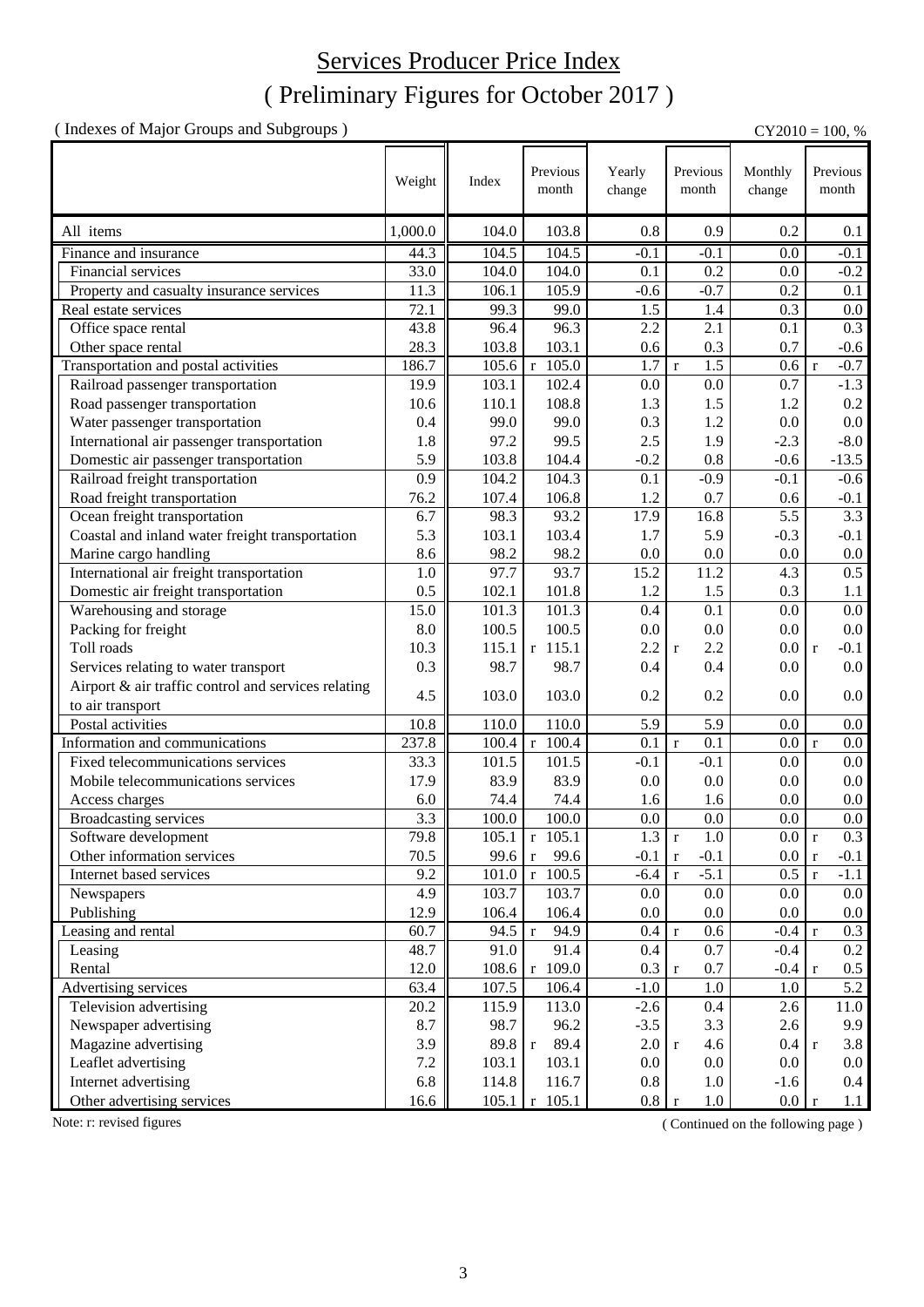#### ( Indexes of Major Groups and Subgroups ) CY2010 = 100, %

|                                                         | Weight | Index | Previous<br>month     | Yearly<br>change | Previous<br>month   | Monthly<br>change | Previous<br>month       |
|---------------------------------------------------------|--------|-------|-----------------------|------------------|---------------------|-------------------|-------------------------|
| Other services                                          | 335.0  | 107.8 | 107.7<br>$\mathbf{r}$ | 1.1              | 1.2<br>$\mathbf{r}$ | 0.1               | $-0.2$<br>$\mathbf{r}$  |
| Sewage disposal                                         | 7.4    | 104.2 | 104.2                 | 0.0              | 0.0                 | 0.0               | 0.0 <sub>1</sub>        |
| Waste disposal                                          | 18.4   | 114.9 | 114.5                 | 0.5              | 0.2                 | 0.3               | $0.0\,$                 |
| Motor vehicle repair and maintenance                    | 25.5   | 104.7 | 104.7                 | 0.1              | 0.1                 | 0.0               | $0.0\,$                 |
| Machinery repair and maintenance                        | 38.3   | 104.2 | 104.2                 | 0.0              | 0.5                 | 0.0               | $0.0\,$                 |
| Legal and accounting services                           | 43.7   | 101.2 | 101.2                 | 0.1              | 0.1                 | 0.0               | 0.0 <sub>1</sub>        |
| Other professional services                             | 3.0    | 103.9 | r 103.9               | 0.8              | 0.8<br>r            | 0.0               | $-0.1$<br>$\mathbf{r}$  |
| Civil engineering and architectural services            | 27.6   | 126.2 | $r$ 125.8             | 4.6              | 4.8<br>$\mathbf{r}$ | 0.3               | $0.0\,$<br>$\mathbf{r}$ |
| Plant engineering                                       | 19.2   | 107.7 | 107.1                 | 1.5              | 0.9                 | 0.6               | $0.0\,$                 |
| Other technical services                                | 12.6   | 99.0  | 99.0                  | $-0.1$           | $-0.1$              | 0.0               | $0.0\,$                 |
| <b>Employment services</b>                              | 3.1    | 122.2 | r 122.4               | 3.8              | 2.5<br>$\mathbf{r}$ | $-0.2$            | 0.1<br>$\mathbf{r}$     |
| Temporary employment agency services                    | 46.9   | 108.5 | $r$ 108.3             | 2.1              | 1.8<br>$\mathbf{r}$ | 0.2               | 0.2<br>$\mathbf{r}$     |
| Training and development services                       | 3.0    | 107.2 | 107.2                 | 0.0              | 0.0                 | 0.0               | 0.0 <sub>1</sub>        |
| Building maintenance                                    | 35.9   | 99.0  | 99.0                  | 0.4              | 0.4                 | 0.0               | $0.0\,$                 |
| Security services                                       | 14.9   | 107.0 | 107.0                 | 3.1              | 3.1                 | 0.0               | $0.0\,$                 |
| Telemarketing                                           | 5.2    | 102.9 | 102.9                 | 0.7              | 0.7                 | 0.0               | $0.0\,$                 |
| Hotels                                                  | 13.9   | 133.3 | $r$ 133.1             | $-0.1$           | 0.8<br>$\mathbf{r}$ | 0.2               | $-5.7$<br>$\mathbf{r}$  |
| Meal services for schools, hospitals, and nursing homes | 8.0    | 104.8 | 104.8                 | 2.0              | 2.0                 | 0.0               | 0.2                     |
| Laundry services                                        | 8.4    | 102.5 | 102.5                 | 0.0              | 0.1                 | 0.0               | $0.0\,$                 |

Note: r: revised figures

#### ( References and Reference Indexes ) CY2010 = 100, %

|                                                                                  | Weight | Index | Previous<br>month | Yearly<br>change | Previous<br>month | Monthly<br>change | Previous<br>month |
|----------------------------------------------------------------------------------|--------|-------|-------------------|------------------|-------------------|-------------------|-------------------|
| All items (excluding International transportation)                               | 989.9  | 104.1 | 103.9             | 0.7              | 0.8               | 0.2               | 0.1               |
| Transportation and postal activities<br>(excluding International transportation) | 176.6  | 106.0 | 105.6             | 1.2              | 1.1               | 0.4               | $-0.7$            |
| International transportation                                                     | 10.1   | 98.5  | 95.1              | 13.5             | 12.0              | 3.6               | 0.5               |
| Services Import Price Index                                                      |        |       |                   |                  |                   |                   |                   |
| Ocean freight transportation (Yen basis)                                         |        | 96.3  | 83.4              | 47.9             | 40.2              | 15.5              | 11.3              |
| Oceangoing ship chartering services (Yen basis)                                  |        | 90.2  | 88.5              | 19.6             | 19.0              | 1.9               | 1.7               |

Notes: 1. "International transportation" consists of the following 8 items:

"International air passenger transportation (to/from North America),"

"International air passenger transportation (to/from Europe),"

"International air passenger transportation (to/from Asia)," "Ocean liners," "Ocean tramp steamers," "Ocean tankers,"

"International air freight transportation," and "International mail services."

2. r: revised figures

#### (Developments in Price Index)